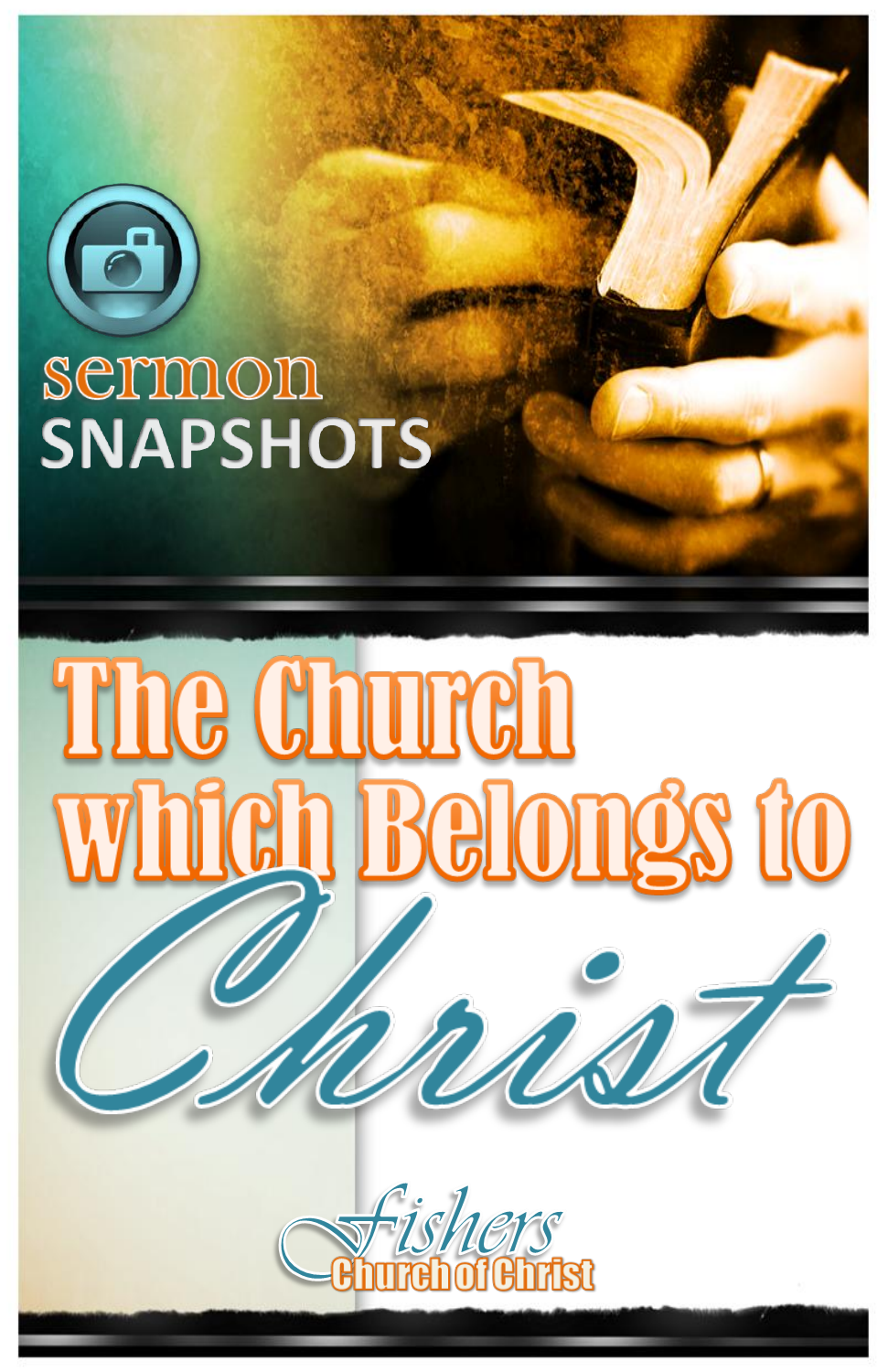#### **Thank you for picking up a copy of our Sermon Snapshot! We hope you will use this tool for personal study or an easy to use template when studying with friends and neighbors about important spiritual matters!**

**In Matthew 16:13-20, we learn that Christ promised to "build" a "church"** *– HIS church!* **He said the gates of Hades would not prevail against it. He "purchased" it with His own blood (Acts 20:28); and it is the ONLY church over which He is head (Ephesians 1:22-23; 4:4).** *I believe this church must be in existence somewhere!* **In this lesson, we "search the Scriptures," so that we may identify "The Church Which Belongs to Christ."**

**Are YOU a member of the "church" which belongs to Christ? If not, then you have not been called by the gospel, for the "church" IS this called group of people!** *In other words, if you are not a member, you have not been saved, because the church IS the saved (Acts 2:47)!* **There's no time like now to become a member of "The Church Which Belongs to Christ." Why don't you obey the Lord, & be saved right now?**

**If you would like more information either through CD or download, please visit our website for this sermon and many more. If you would like a personal bible study with our evangelist or Elders please contact us as well!**

#### **Listen to this sermon and many more just like it in full length on our website!**

**The Church Can't Do It All For You! Developing a Mature View of the Church Things In The New Testament Church That I Have Never Seen In The New Testament Church Are You a Christian or a Church-of-Christer? The Universal and The Local Church Why I Am A Member of the Church of Christ Ways to Measure A Church**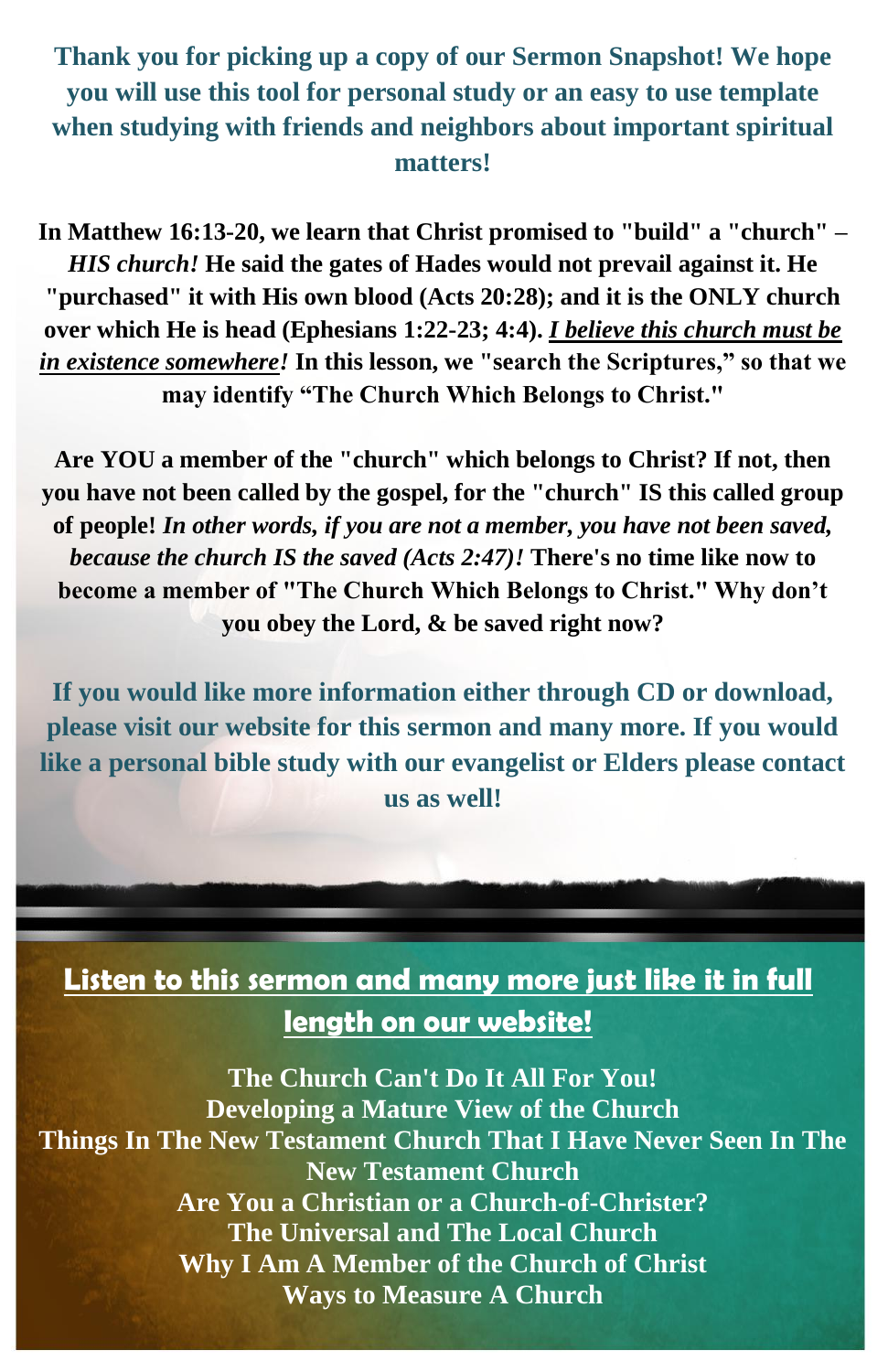#### **What** *IS* **the church (Greek: ekklesia)?**

- **Church** of Christ = <u>the "called out" group of people</u> (church) who belong to  $(of)$  – Jesus (Christ)!
- It is a phrase which describes those people who've been *"called" by the gospel of Christ* **(2Thessilonians.2:13-14)**
- This church is *figuratively* made up of *"living stones"* those *"called out" of darkness* **(1Peter 2:4-10)**
- And it is these "people" alone who constitute, or make up, Christ's "church" **(Acts 2:38, 41, and 47)**

#### **What is the** *purpose* **of the church?**

- First, consider that the church has been *blood-bought!* **(Acts 20:28)** *– We belong to Christ*
- We are purchased to be *God's servants,* so that we may *"glorify"* Him **(1Corinthians 6:19-20)**
- One way we "glorify God" is through our day by day service *as individuals* **(1Corinthians 10:31)**
- We also "glorify God" by service as *a "local" [i.e., organized] church* **(Philippians 1:1, 9-11)**

#### **How and why is this church** *organized?*

- The "universal" church has NO organization; only the individual and Christ **(1Peter 2:25)**
- The only organizational structure is a "local" church **(Acts 9:26-28; 14:23; 1Peter 5:1-3)**
- "Local" churches are organized for *specific* and *limited* purposes! **(1Tm.5:16)**
- $\overline{\text{1}}$  Those specific purposes are limited benevolence, teaching, and worship **(1Tm.5:16, 17-18; Ac.20:7)**

#### **What** *produces* **the pure church of Christ?**

- NOT the creeds of men, *but the Divine will of Jesus Christ!* **(Colossians 2:6-10)**
- NOT "church" succession, *for the "church" can err!* **(Acts 20:28-30)**
- Rather, it can ONLY be produced by *"the seed"* **(1Peter1:23-25)**
- And we must be content with this "seed" only! **(2Timothy 3:16-17)**

*-Lanny Smith*